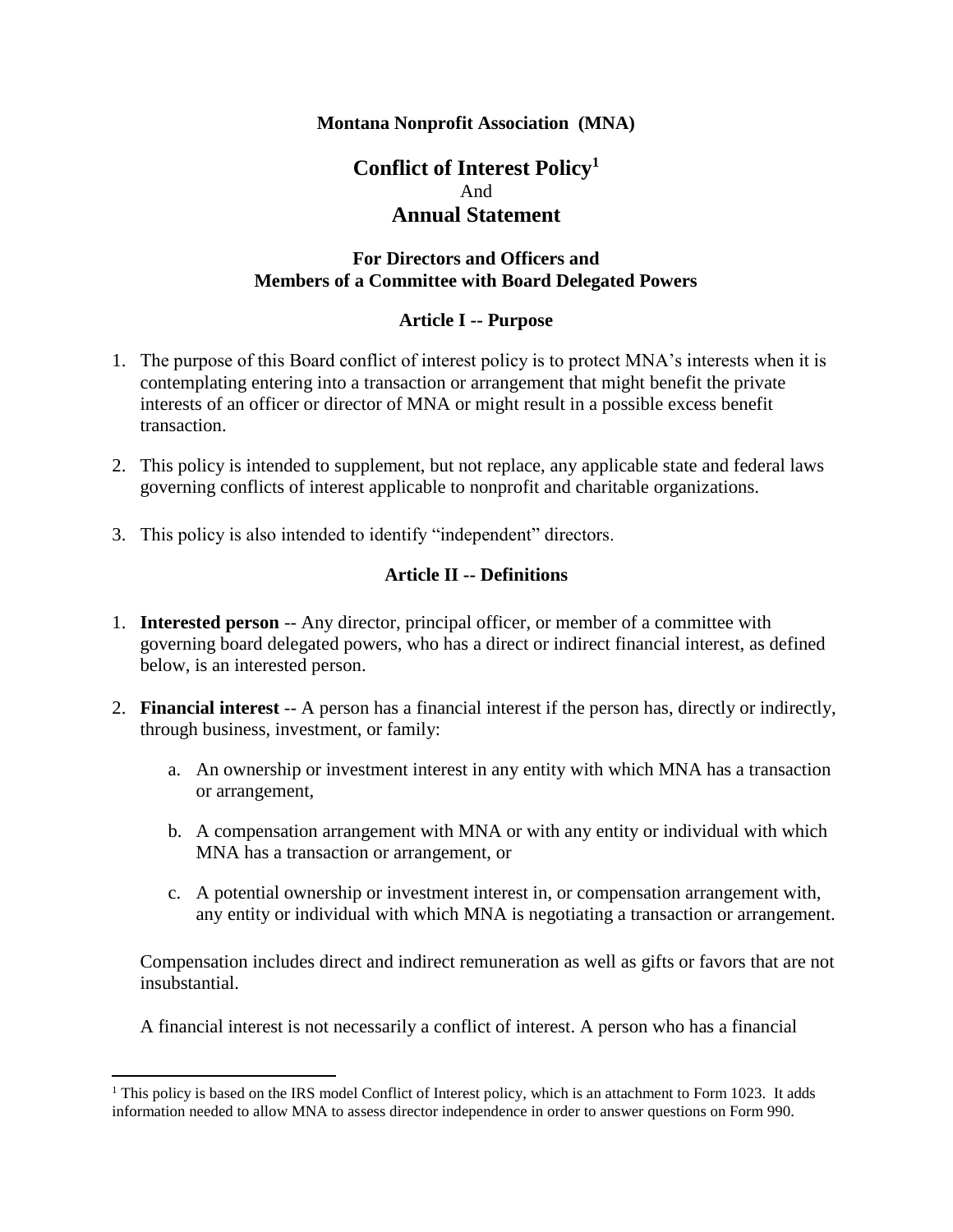interest may have a conflict of interest only if the Board or Executive Committee decides that a conflict of interest exists, in accordance with this policy.

- 3. **Independent Director** -- A director shall be considered "independent" for the purposes of this policy if he or she is "independent" as defined in the instructions for the IRS 990 form or, until such definition is available, the director -
	- a. is not, and has not been for a period of at least three years, an employee of MNA or any entity in which MNA has a financial interest;
	- b. does not directly or indirectly have a significant business relationship with MNA, which might affect independence in decision-making;
	- c. is not employed as an executive of another corporation where any of MNA's executive officers or employees serve on that corporation's compensation committee; and
	- d. does not have an immediate family member who is an executive officer or employee of MNA or who holds a position that has a significant financial relationship with MNA.
- 4. **Nonfinancial interest**—is a nonfinancial interest that might influence an officer's, director's, or committee member's participation or vote in an action of the officer's, director's, or committee member's duties:
	- a. The person's relationship as an unpaid volunteer, officer or director of an organization that may be affected, directly or indirectly, by action to be taken, or not taken, by MNA
	- b. The person's personal, political, religious, friendship, or personal relationships which may be affected by an action to be taken, or not taken, by MNA.

## **Article III – Procedures**

- 1. **Duty to Disclose --** In connection with any actual or possible conflict of interest, an interested person must disclose the existence of any financial interest and be given the opportunity to disclose all material facts to the Board or Executive Committee.
- 2. **Disclosure of nonfinancial interests.** Directors shall disclose nonfinancial interests generally in their annual statement, and specifically as individual interests arise. Nonfinancial interests are expected, and shall not be reviewed unless a Board member (including the affected member) requests that the interest be reviewed under the Conflict of Interest Policy.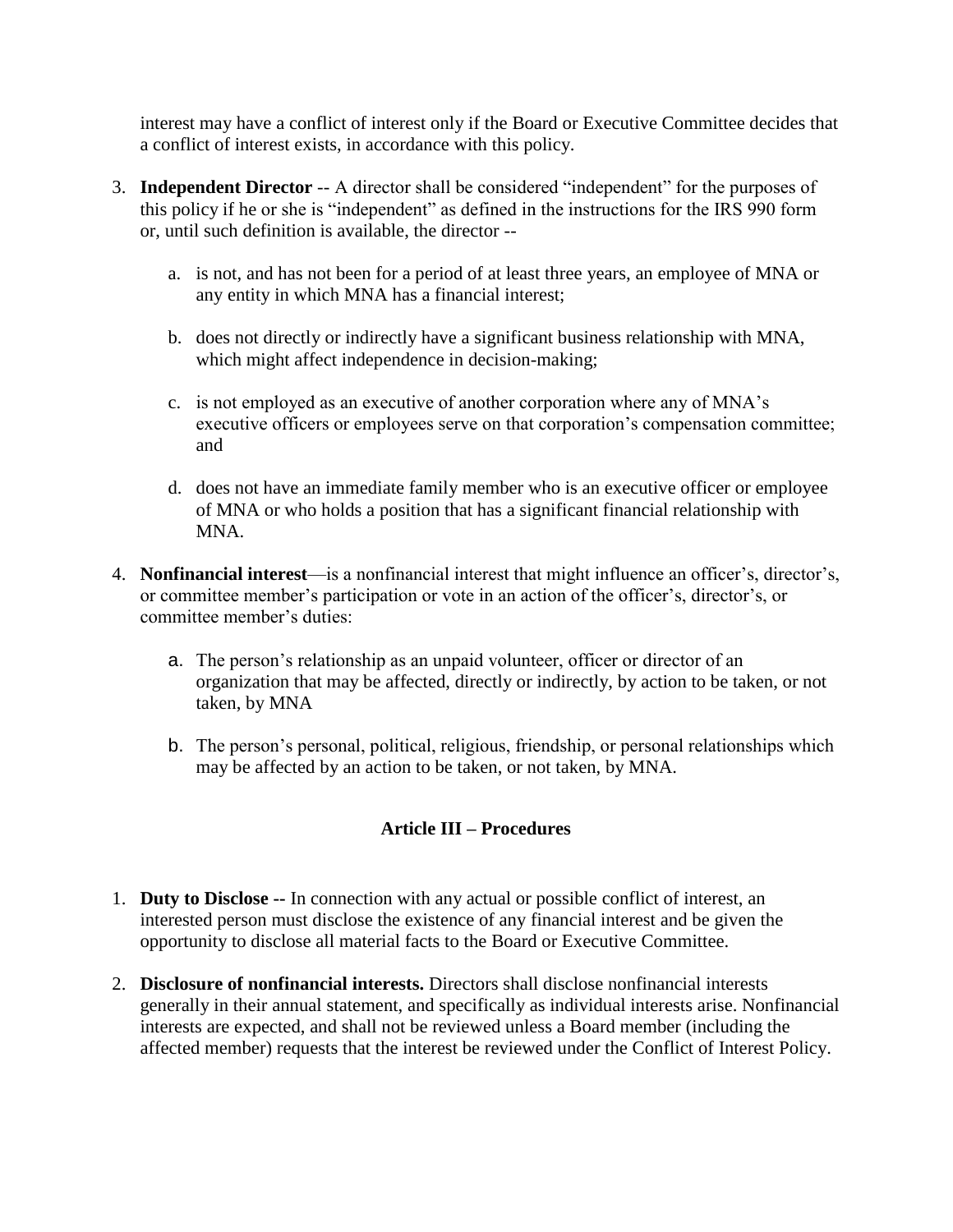- 3. **Recusal of Self –** Any director may recuse himself or herself at any time from involvement in any decision or discussion in which the director believes he or she has or may have a conflict of interest, without going through the process for determining whether a conflict of interest exists.
- 4. **Determining Whether a Conflict of Interest Exists --** After disclosure of the financial interest all material facts will be disclosed and reviewed, including discussion with the interested person. Upon request by a Board member the material facts of a nonfinancial interest will be reviewed, including discussion with the interested party. Then the potentially conflicted Member shall leave the Board or Executive Committee meeting while the determination of a conflict of interest is discussed and voted upon. The remaining Board or Executive Committee members shall decide if a conflict of interest exists.

### 5. **Procedures for Addressing the Conflict of Interest**

- a. An interested person may make a presentation at the Board or Executive Committee meeting, but after the presentation, he/she shall leave the meeting during the discussion of, and the vote on, the transaction, arrangement, or other matter involving the possible conflict of interest.
- b. The Chairperson of the Board or Executive Committee shall, if appropriate, appoint a disinterested person or committee to investigate alternatives to the proposed transaction or arrangement.
- c. After exercising due diligence, the Board or Executive Committee shall determine whether MNA can obtain with reasonable efforts a more advantageous transaction or arrangement from a person or entity that would not give rise to a financial conflict of interest.
- d. If a more advantageous transaction or arrangement is not reasonably possible under circumstances not producing a financial conflict of interest, the Board or Executive Committee shall determine by a majority vote of the disinterested directors whether the transaction or arrangement is in MNA's best interest, for its own benefit, and whether it is fair and reasonable. In conformity with the above determination, it shall make its decision as to whether to enter into the transaction or arrangement.

### 6. **Violations of the Conflicts of Interest Policy**

- a. If the Board or Executive Committee has reasonable cause to believe a member has failed to disclose actual or possible conflicts of interest, it shall inform the member of the basis for such belief and afford the member an opportunity to explain the alleged failure to disclose.
- b. If, after hearing the member's response and after making further investigation as warranted by the circumstances, the Board or Executive Committee determines the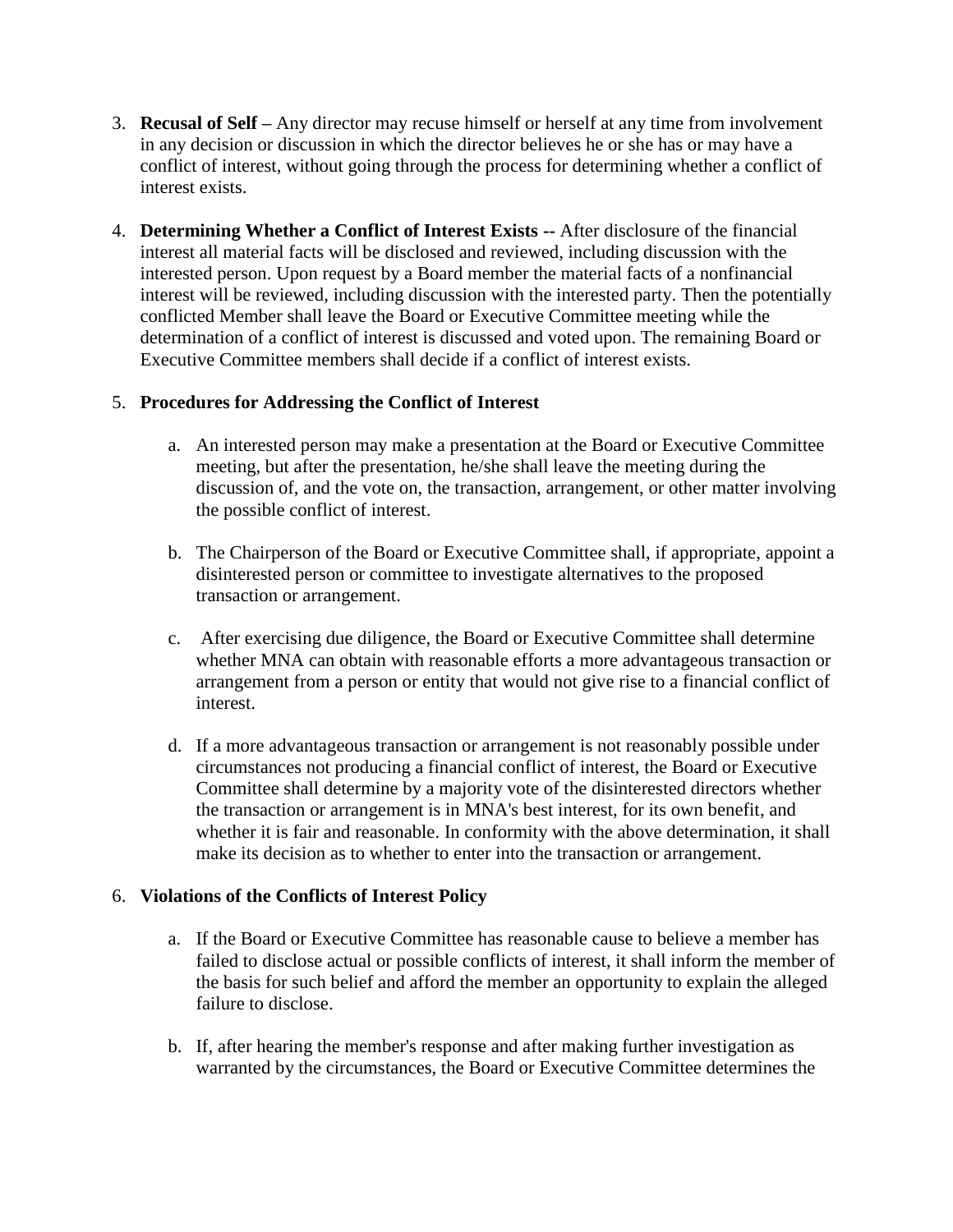member has failed to disclose an actual or possible conflict of interest, it shall take appropriate disciplinary and corrective action.

### **Article IV – Records of Proceedings**

The minutes of the Board and all committees with board delegated powers shall contain:

- a. The names of the persons who disclosed or otherwise were found to have a financial interest in connection with an actual or possible conflict of interest, the nature of the financial interest, any action taken to determine whether a conflict of interest was present, and the Board's or Executive Committee's decision as to whether a conflict of interest in fact existed.
- b. The names of the persons who were present for discussions and votes relating to the transaction or arrangement, the content of the discussion, including any alternatives to the proposed transaction or arrangement, and a record of any votes taken in connection with the proceedings.

### **Article V – Compensation**

- a. A voting member of the Board who receives compensation, directly or indirectly, from MNA for services is precluded from voting on matters pertaining to that member's compensation.
- b. A voting member of any committee whose jurisdiction includes compensation matters and who receives compensation, directly or indirectly, from MNA for services is precluded from voting on matters pertaining to that member's compensation.
- c. No voting member of the Board or any committee whose jurisdiction includes compensation matters and who receives compensation, directly or indirectly, from MNA, either individually or collectively, is prohibited from providing information to any committee regarding compensation.

#### **Article VI – Annual Statements**

- 1. Each director, principal officer and member of a committee with Board delegated powers shall annually sign a statement which affirms such person:
	- a. Has received a copy of the conflict of interest policy,
	- b. Has read and understands the policy,
	- c. Has agreed to comply with the policy, and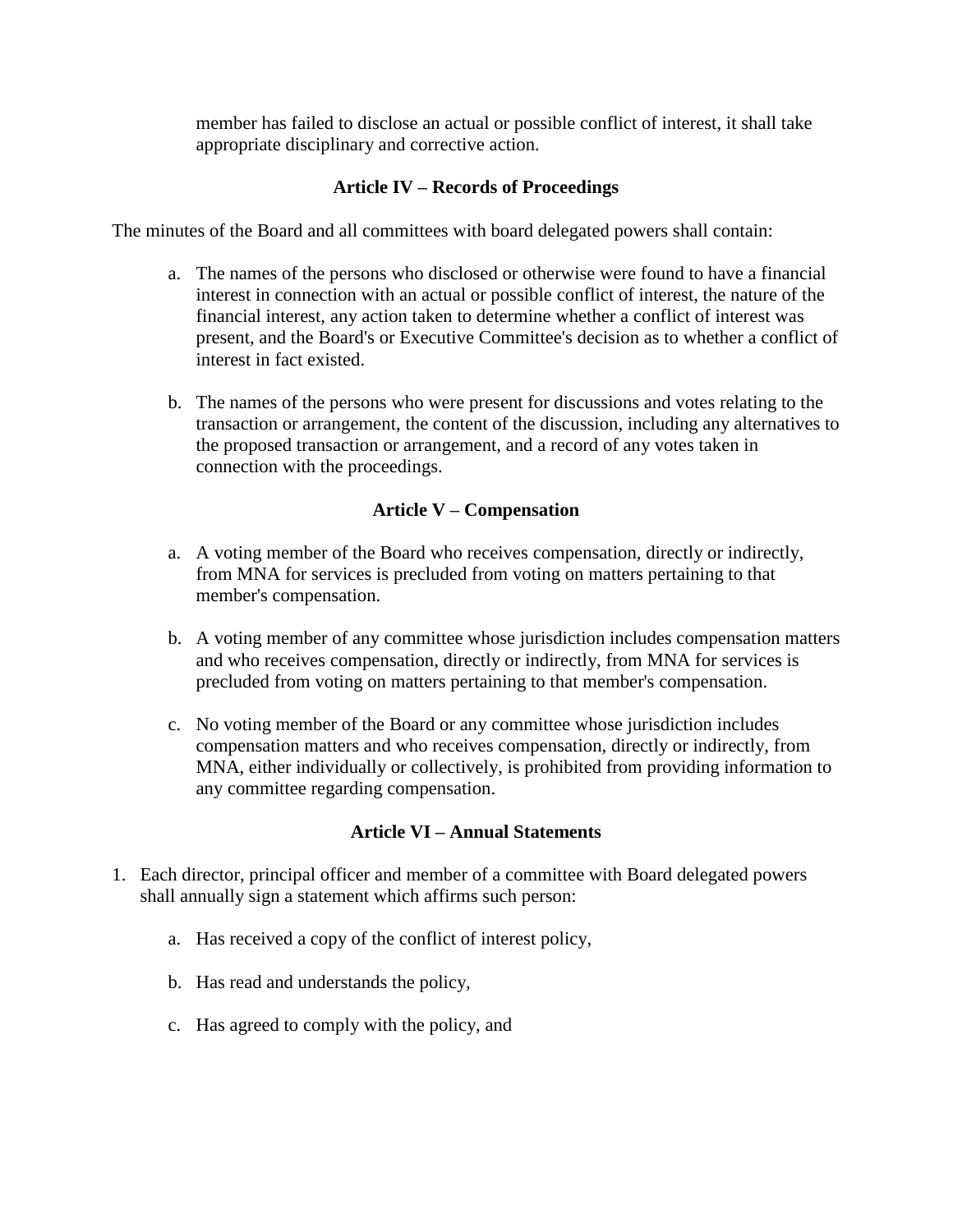- d. Understands MNA is charitable and in order to maintain its federal tax exemption it must engage primarily in activities which accomplish one or more of its tax-exempt purposes.
- 2. Each voting member of the Board shall annually sign a statement which declares whether such person is an independent director.
- 3. If at any time during the year, the information in the annual statement changes materially, the director shall disclose such changes and revise the annual disclosure form.
- 4. The Executive Committee shall regularly and consistently monitor and enforce compliance with this policy by reviewing annual statements and taking such other actions as are necessary for effective oversight.

## **Article VII – Periodic Reviews**

To ensure MNA operates in a manner consistent with charitable purposes and does not engage in activities that could jeopardize its tax-exempt status, periodic reviews shall be conducted. The periodic reviews shall, at a minimum, include the following subjects:

- a. Whether compensation arrangements and benefits are reasonable, based on competent survey information (if reasonably available), and the result of arm's length bargaining.
- b. Whether partnerships, joint ventures, and arrangements with management organizations, if any, conform to MNA's written policies, are properly recorded, reflect reasonable investment or payments for goods and services, further charitable purposes and do not result in inurement or impermissible private benefit or in an excess benefit transaction.

### **Article VIII – Use of Outside Experts**

When conducting the periodic reviews as provided for in Article VII, MNA may, but need not, use outside advisors. If outside experts are used, their use shall not relieve the Board of its responsibility for ensuring periodic reviews are conducted.

Revision History by the MNA Board Initial Conflict of Interest policy adopted April 19, 2006 Restated April 17, 2008 Revised and approved May 16, 2017